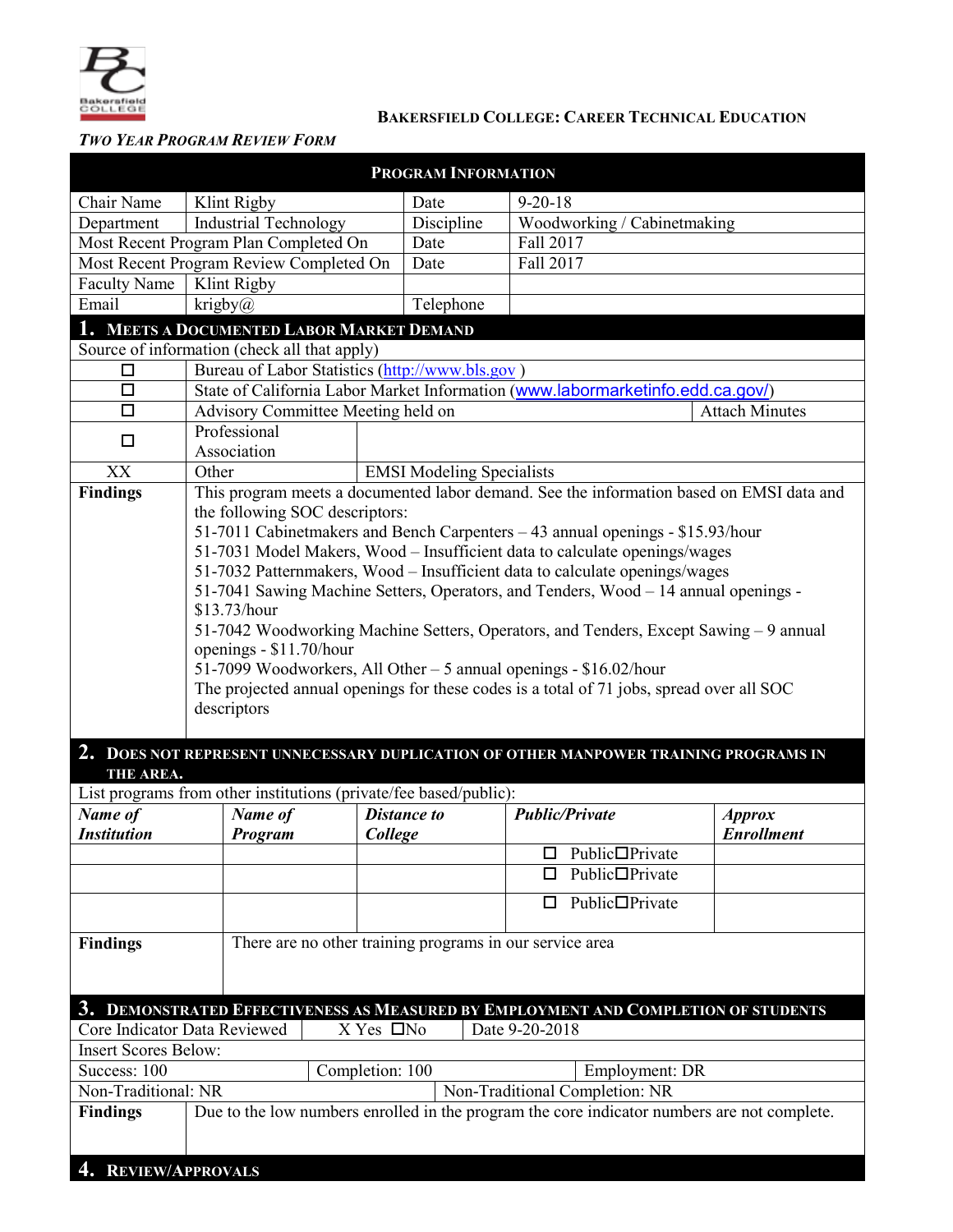| Date                             | Signature                            | Title                       |
|----------------------------------|--------------------------------------|-----------------------------|
| $9 - 20 - 2018$                  | Klint Rigby                          | Department Head             |
|                                  |                                      | College Dean                |
|                                  |                                      |                             |
|                                  | Presentation to Curriculum Committee | Click here to enter a date. |
| Presentation to College Council  |                                      | Click here to enter a date. |
| Presentation to Board of Trustee |                                      | Click here to enter a date. |

### **[Using EMSI / Educational Analyst / Programs / Program Report](https://west.economicmodeling.com/analyst/?session_tab=51ac03363e8193049bd953975523ffd8#module=programs§ion=my_programs)**

#### **Run a historical Program Report for 2010 to 2015 to show the following data:**

What TOP code(s) are you using for this report?

- 51-7011 Cabinetmakers and Bench Carpenters 43 annual openings \$15.93/hour
- 51-7031 Model Makers, Wood Insufficient data to calculate openings/wages
- 51-7032 Patternmakers, Wood Insufficient data to calculate openings/wages
- 51-7041 Sawing Machine Setters, Operators, and Tenders, Wood 14 annual openings \$13.73/hour

51-7042 Woodworking Machine Setters, Operators, and Tenders, Except Sawing – 9 annual openings - \$11.70/hour

51-7099 Woodworkers, All Other – 5 annual openings - \$16.02/hour

The projected annual openings for these codes is a total of 71 jobs, spread over all SOC descriptors

- E) number of completions (awards) from our college 2010-2015
- F) number of completions (awards) from regional colleges 2010-2015

#### **Then run a projection Program Report for 2015 to 2020 to show the following data:**

- A) number of jobs within the above occupation(s) for 2018: 463
- B) number of jobs within the above occupations(s) for 2023: 484
- C) number and percent change (2015 to 2020): 21 jobs increase
- D) the average hourly earnings for the above occupation(s): Varies between \$11.70 and \$25.89 per hour
- E) number of annual openings and total replacement jobs: 57 annual openings

#### **Does the above program meet a documented labor market demand? Please explain.**

Yes. According to EMSI data, there are 57 annual openings in our area for these jobs.

#### **Using EMSI / Career Pathways / Occupation Analysis / Occupational Program Report**

#### **List all related programs of study by other educational institutions in our region:**

No other programs in our service area.